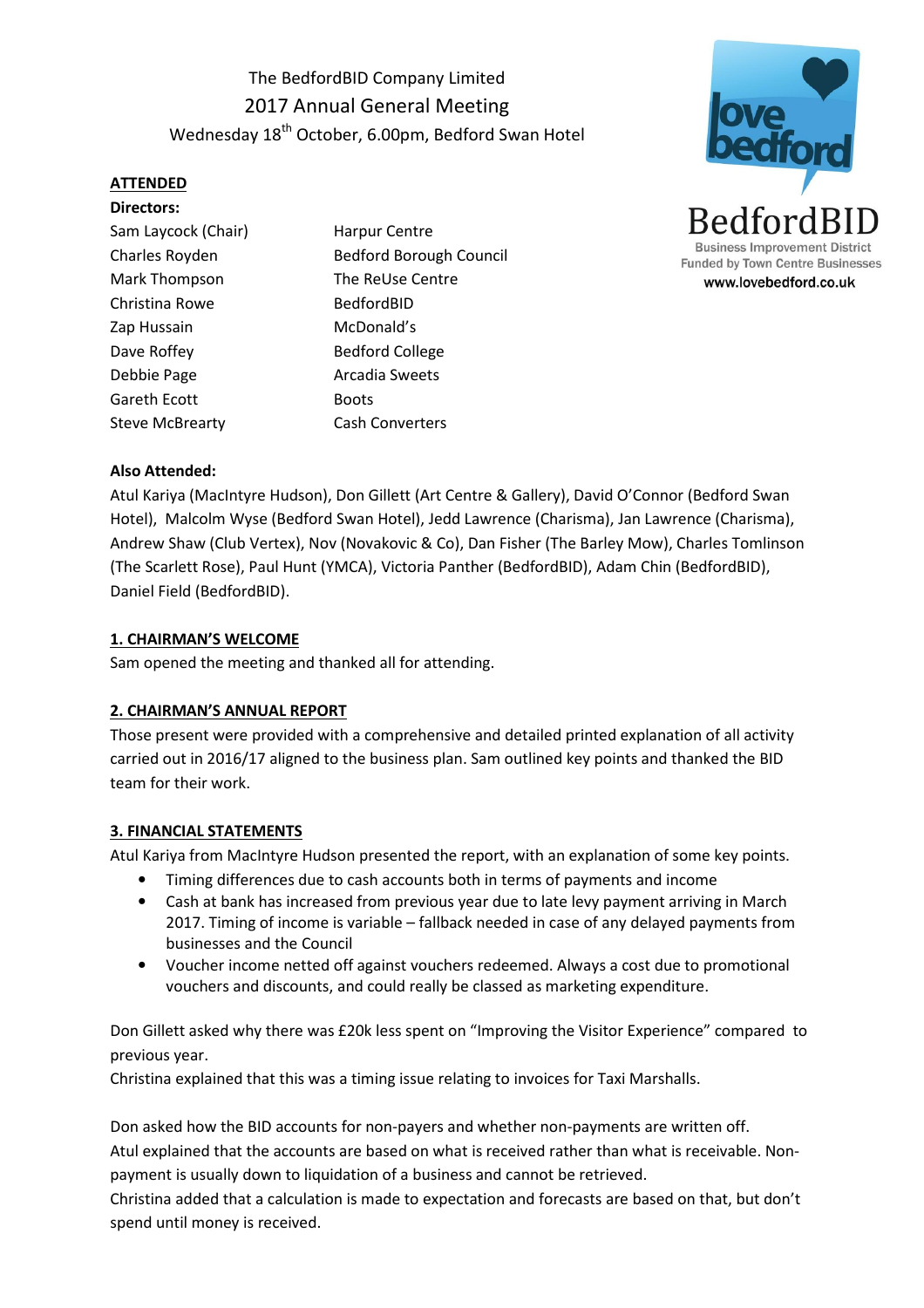Nov felt that the taxi marshals should not be funded by the BID and that large chain pubs can afford to pay for them. Andrew (Club Vertex) and Dan (The Barley Mow) disagreed and said that they found the taxi marshals of use and could not fund them alone.

ACTION: Levy collection rate to be added to Director's Commentary in next accounts. Currently at approx 95%.

### 4. ORDINARY RESOLUTIONS

To adopt the Report of the Directors and Financial Statements. AGREED: There were no objections to adopting the report.

To elect Accountants for the ensuing year and authorise the Directors to fix the Accounts' remuneration. AGREED: There were no objections to MacIntyre Hudson continuing as accountants to BedfordBID or remuneration.

### 5. ELECTION OF THE BOARD OF DIRECTORS

Director(s) standing for re-appointment Sam Laycock, Harpur Centre Manager Proposer: Christina Rowe, BedfordBID Seconder: Deborah Page, Arcadia Sweets

#### Zap Hussain, McDonalds

Proposer: Gareth Ecott, Boots Seconder: Christina Rowe, BedfordBID

Members standing for election as Directors Greg Warwick, Jeeves Proposer: Sam Laycock, Harpur Centre

Seconder: Sue Warwick, Venus Hair & Beauty

#### David O'Connor, Bedford Swan Hotel

Proposer: Dave Roffey, Bedford College Seconder: Gareth Ecott, Boots

Dan Fisher, The Barley Mow Proposer: Christina Rowe, BedfordBID Seconder: Steve McBrearty, Cash Converters

### Paul Hunt, YMCA (1844 Coffee Company)

Proposer: Mark Thompson (The ReUse Centre) Seconder: Deborah Page, Arcadia Sweets

### Charlie Tomlinson, The Scarlett Rose Tattoo Studio

Proposer: Sam Laycock, Harpur Centre Seconder: Mark Thompson, The Reuse Centre